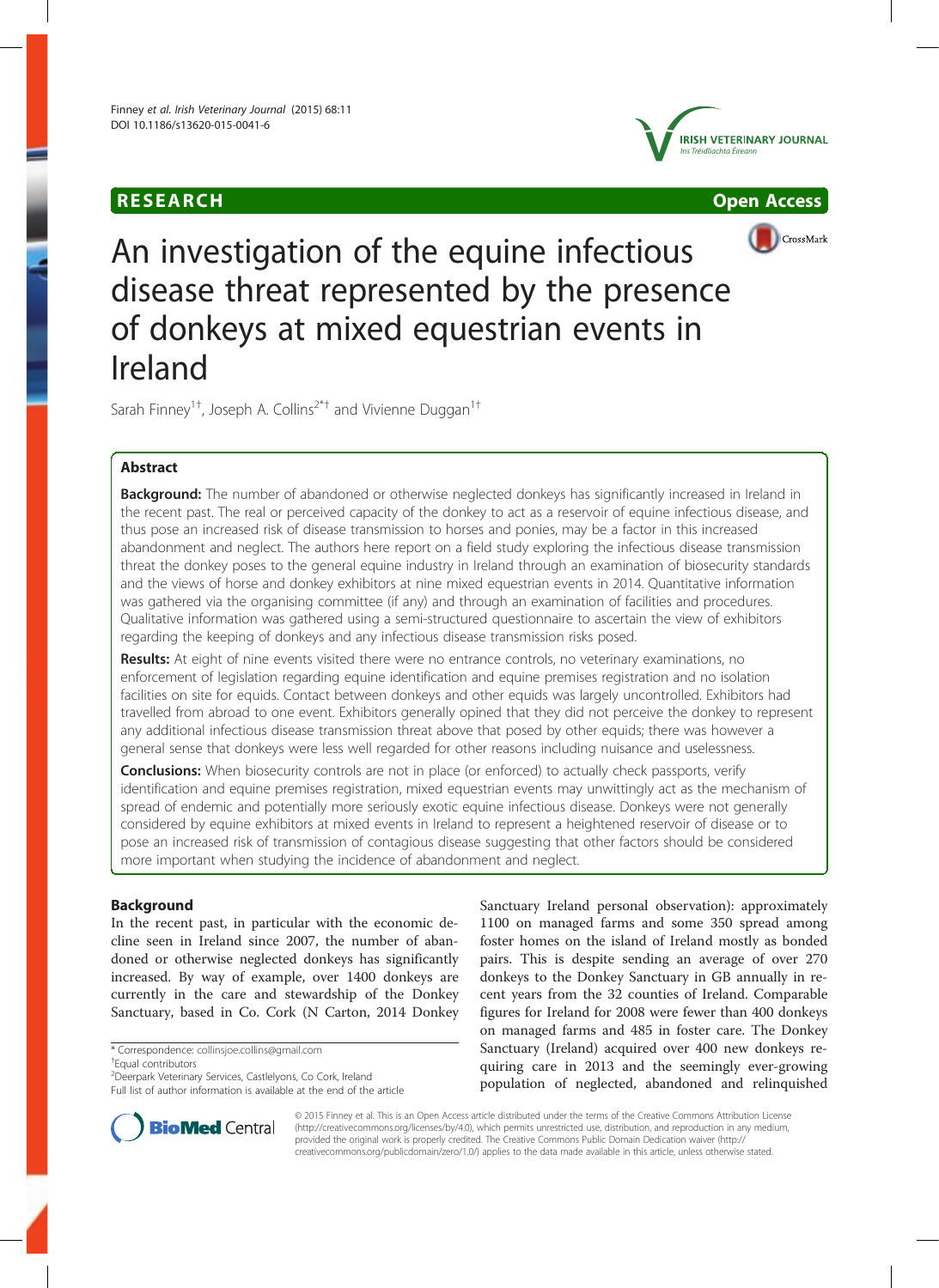donkeys in Ireland has become a growing cause for concern and discussion vis a vis their origin, why they are bred or kept, and in particular why they are being relinquished in large numbers in recent years.

The donkey's capacity to act or perception as acting as a reservoir of equine infectious disease may be of relevance to this discussion amongst those in the general equine industry, particularly where equine husbandry and care standards are low. Collins et al [1] reported on threats to equine welfare in Ireland highlighting (among other issues) the potential for the transmission of contagious disease at equestrian events where there is little enforcement of identification of equidae legislation and variable, often poor, standards of biosecurity. Subsequently demographic data regarding the numbers of unwanted equidae including donkeys in Ireland has been compiled [2]. There is a link between the incidence of unwanted, poor value equidae, the neglect of these animals' health needs (including vaccination and deworming) and the threat of the spread of contagious disease at equine events where good biosecurity standards and traceability are lacking. The risk of transmission of contagious disease at unregulated equine events is of immediate relevance with regard to the spread of endemic viral, bacterial, parasitic and fungal infections but would also be of critical concern in the instance of an outbreak of an exotic or listed disease which would prove a threat to the entire equine industry.

While donkeys show similar clinical signs as horses of equine herpesvirus, equine influenza virus and Strangles (Streptococcus equi var equi) infection [3, 4] donkeys are known to be less severely affected clinically by diseases such as Equine Viral Arteritis (EVA) [4] and asymptomatic carriers of other endemic diseases such as lungworm (Dictyocaulus arnfeldi) [5]. Of further concern is the subclinical or asymptomatic nature of infection of donkeys with critical exotic diseases including Equine Infectious Anemia (EIA), African Horse sickness (AHS), Piroplasmosis (Theileria equi) and Trypanosoma equiperidum (the agent of Dourine) [4, 6, 7]. For EIA, it is of note that when testing using the AGID or Coggins test, antibodies for EIA show up later in donkeys then in horses [4]. For AHS it is of note that even when vaccinated, donkeys may act as a reservoir for disease [4]. A recent qualitative risk assessment carried out by the Irish Department of Agriculture, Food and the Marine (DAFM) reported the risk of the incursion of African Horse Sickness into the Republic of Ireland by a legally imported equid to be 'very low'; however, the risk associated with illegal importation of equidae or their products was reported as 'very difficult to quantify' [8]. Continued vigilance in Ireland with regard to arthropod-borne (currently exotic) diseases such as AHS is urged [9].

The authors here report on a study employing a combination of quantitative and qualitative research methodologies to explore the threat the donkey poses as a reservoir of infectious disease to the general equine industry in Ireland through an examination at mixed equestrian events of:

- Biosecurity standards, via an assessment of
	- requirements for entry to event classes and entrance to the event premises;
	- compliance with relevant national legislation related to the identification and keeping of equidae; of biosecurity procedures in evidence;
	- observation of the clinical signs of equine illhealth;
	- enquiry as to the place of origin of the exhibitors of equines.
- The perception among the exhibitors of donkeys regarding
	- donkeys as a significant biosecurity risk in the transmission of contagious equine disease to horses and ponies;
	- their experience of how donkeys and donkey keepers (DKs) are perceived.
- The perception among equestrian exhibitors in general regarding
	- the problems posed by the keeping of donkeys viz a viz other equidae;
	- their view of donkeys and DKs.

If donkeys are perceived to be a significant reservoir for equine contagious disease, or other significant problem by the general leisure and pleasure horse industry in Ireland, this perception may serve to increase the risk of abandonment and reduce the desire to foster thus driving up the numbers (needing to be) kept by donkey sanctuary organisations.

#### **Methods**

A schedule of equestrian events held during the summer months in Ireland was developed. Events to be visited were selected based on the following criteria:

- Historical attendance figures of donkeys
- The spectrum of horse/pony/donkey classes scheduled
- Geographical location and spread around the island of Ireland
- Occurrence during the summer months of 2014

Nine events throughout Ireland were subsequently visited by at least one, often two of the authors to gather information. They are named below in alphabetical order, but listed as events 1 to 9 in the results section in the order in which they were attended: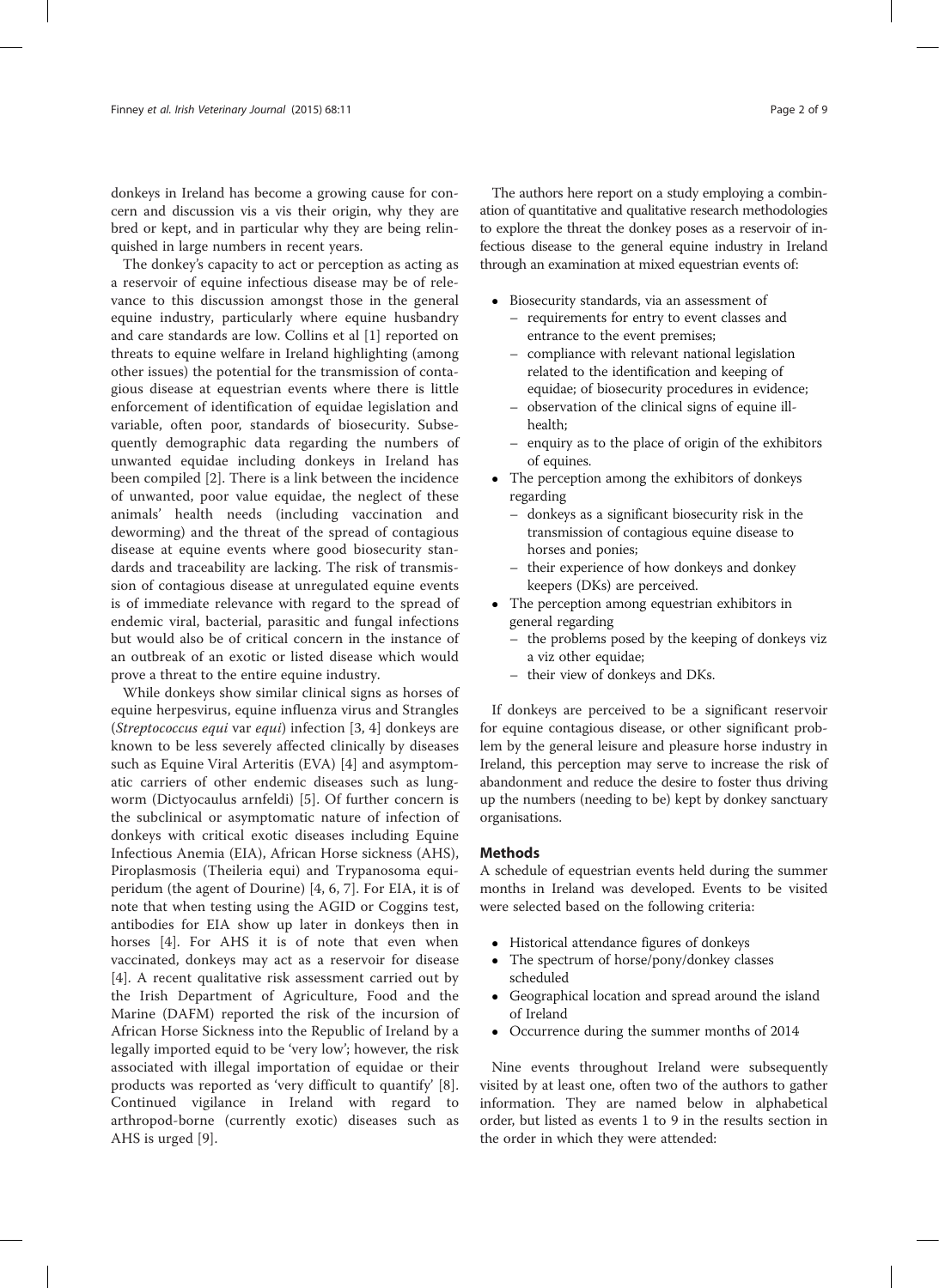- Cahirmee Horse Fair, Co Cork
- Castlewellan Agricultural Show, Co Down
- Clonmel Show. Co Tipperary
- Cultra Donkey Day, Co Down
- Dublin Horse Show, Ballsbridge, Dublin
- Gort & District Show, Co Wexford
- Kilmancanogue Horse Show, Co Wicklow
- Mullingar Agricultural Show, Co Westmeath
- Newcastle West Show, Co Limerick

# Biosecurity standards

A representative of the event organizers was contacted either in advance by telephone and/or email and/or at the event and asked to describe controls relevant to equine biosecurity:

- Pre-registration and/or onsite registration for horse/ pony and donkey classes
- Event entry requirements—identification (passports, microchips), vaccinations etc.
- Entrance/exit control for horses/ponies/donkeys, and compared to other livestock if these present
- Veterinary personnel onsite and/or on call
- Territory of origin of exhibitors of horses, ponies and donkeys

The above were assessed during the visit by the researcher(s) to the event as well as an evaluation of:

- The numbers of donkeys and donkey exhibitors; how many donkeys they kept and whether they kept them with horses
- Contact at the event between horses and donkeys
- Sharing of equipment that might act as disease fomites
- Overall equine health/welfare standards on visual inspection
- Donkey Body Condition Scores (BCS) on a scale of  $1 =$  poor to  $5 =$  obese [4]

# Donkey exhibitor views

Donkey exhibitors present at each event were approached and interviewed by one of the authors. The topics for discussion were set in the form of a semi-structured questionnaire as follows; however the interviewee determined the breadth and depth of material covered:

- General background regarding their interest in donkeys
- Their awareness and compliance with the requirements for donkey identification or any other legislative provisions
- Their reasons why they bred and/or kept donkeys
- Where they procured donkeys from if they didn't exclusively breed them
- Their view of the health needs of donkeys including vaccination and de-worming
- Whether they experienced objections or prejudice by horse owners living near them or while attending mixed equestrian events

In general open questions were used to encourage discussion and engagement; closed questions were used to clarify particular items.

# Equine exhibitor views

Horse/pony keepers (HKs) greatly outnumbered donkey keepers (DKs). Both were questioned on a random, ad hoc basis as the running of the event and classes permitted. They were asked about:

- General background equestrian matters<br>• Their perception of donkevs as a source
- Their perception of donkeys as a source of diseases potentially contagious to horses
- If a HK, whether they experienced or held a prejudice against donkeys and/or those who kept them (DKs), and whether they objected to donkeys being kept near them or attending mixed equestrian events
- If a DK, whether they experienced prejudice against donkeys and DKs
- Problems with the keeping of donkeys
- The value of donkeys

These views were collated and analysed for global, organizing and basic themes [10].

# Results

Biosecurity standards: the findings are summarized in Table 1

# Registration requirements

At eight out of nine events, pre-registration was required of the entrants to at least some equestrian classes; five events allowed on-site registration to selected classes e.g. showing classes but not showjumping classes; one event did not have any entry requirements of any type for horses, ponies or donkeys.

# Biosecurity procedures in evidence

Entrance controls at eight out of nine events were nonexistent: anyone with a horsebox or livestock trailer was let into the horsebox car park and subsequently onto the show ground. At these eight events, no veterinary examinations were conducted on animals upon arrival; at five of these eight events, veterinary personnel were present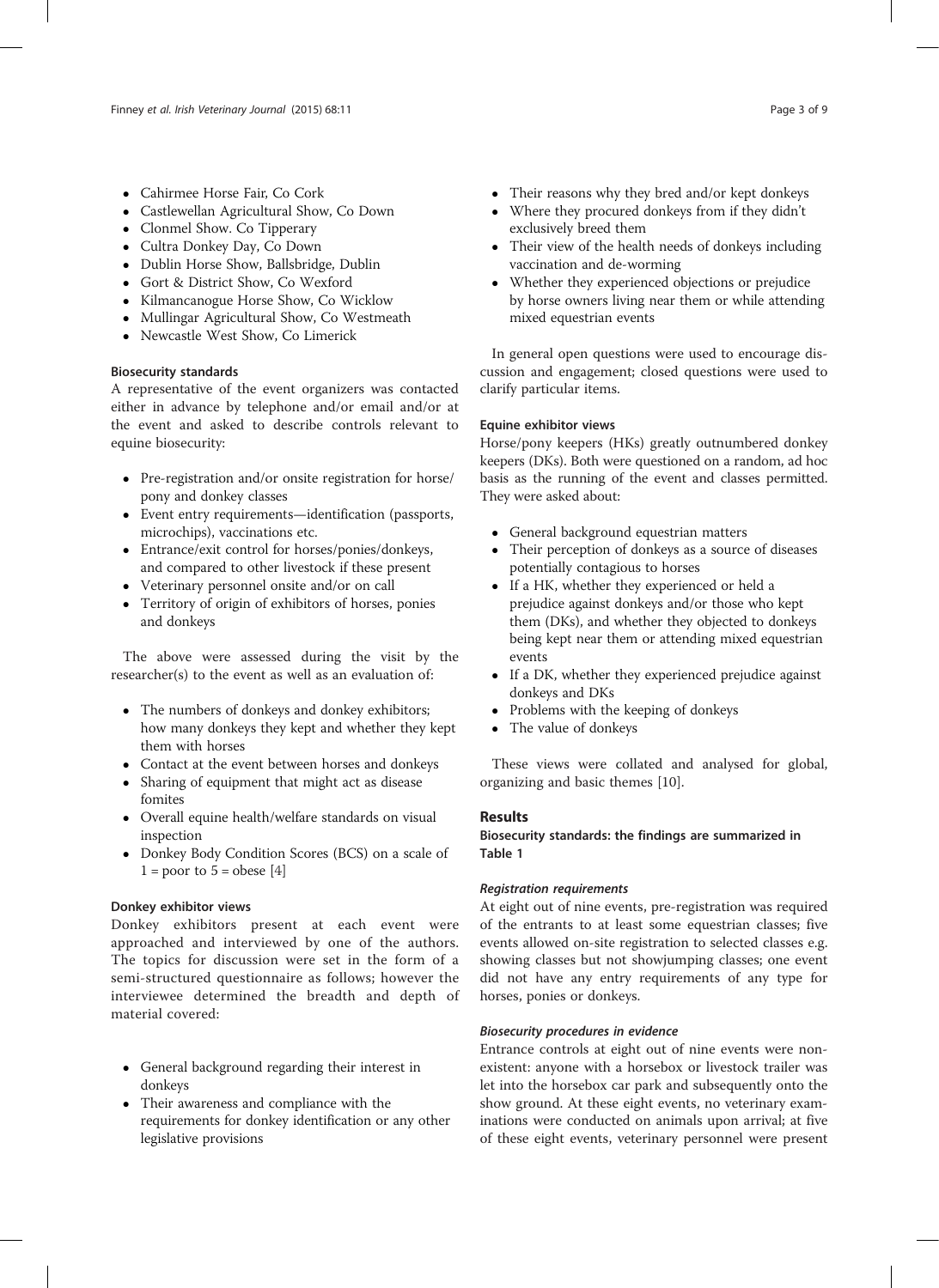| Event<br>No    | Event requirements                                                                                                                    | Entrance/On-site<br>controls                                                | Veterinary<br>services                                      | Number of<br>donkeys and<br>donkey<br>exhibitors                     | Contact between<br>horses and donkeys                                                       | Any health issues<br>witnessed                                                            |
|----------------|---------------------------------------------------------------------------------------------------------------------------------------|-----------------------------------------------------------------------------|-------------------------------------------------------------|----------------------------------------------------------------------|---------------------------------------------------------------------------------------------|-------------------------------------------------------------------------------------------|
|                | Register on-site for showjumping,<br>pre-register for showing classes                                                                 | no records<br>checked at gate,<br>passports not<br>checked on-site          | veterinarians<br>on hand                                    | 10, same owner<br>runs derby                                         | donkeys stabled<br>separately and donkey<br>derby in separate ring<br>to horse/pony classes | no                                                                                        |
| 2              | Mainly pre-registration, only a few<br>last minute on-site registrations                                                              | no records<br>checked at gate,<br>passports to be<br>shown to ring<br>judge | no<br>veterinarians<br>on premise                           | 6 donkeys, 2<br>families owned                                       | horses walked freely<br>next to donkeys                                                     | no                                                                                        |
| 3              | Both pre- & on-site registration.<br>Passport & premises registration re-<br>quired to register                                       | no records<br>checked at gate                                               | veterinarian<br>on site, on<br>call for issues              | 18 donkeys,<br>various owners                                        | Show rings adjacent to<br>each other for horses<br>and donkeys                              | no                                                                                        |
| $\overline{4}$ | Both pre- & on-site registration.<br>Passport & premises registration re-<br>quired to register horses, not re-<br>quired for donkeys | no records<br>checked at gate                                               | veterinarian<br>on-site, an-<br>other on call<br>for issues | 5 donkeys - 2<br>different owners                                    | donkeys kept in small<br>pens next to mini<br>horses                                        | skin lesions, poor<br>coats, over-weight,<br>over-grown hooves,<br>nasal discharge, scour |
| 5              | No registration requirements.                                                                                                         | No records<br>checked at the<br>multiple entry<br>points                    | none                                                        | 20 donkeys,<br>owners not<br>reliably in<br>associated<br>attendance | No controls on mixing<br>of species                                                         | Donkeys in reasonable<br>body condition but<br>unkempt                                    |
| 6              | Both pre- & on-site registration. No<br>passport or premises registration<br>required                                                 | no records<br>checked at gate                                               | no<br>veterinarian<br>on-site, but<br>one on call           | 3 donkeys - 2<br>owners                                              | donkeys shown in<br>separate ring                                                           | no                                                                                        |
| $\overline{7}$ | No registration requirements; all<br>members of The Donkey Breed<br>Society                                                           | no records<br>checked at gate                                               | none                                                        | 15 donkeys                                                           | no horses at event                                                                          | no                                                                                        |
| 8              | All equines pre-registered. Passport<br>required to register. Vaccination<br>against equine influenza required.                       | All records<br>checked at single<br>entry/exit                              | Multiple<br>veterinarians<br>presence                       | 24 donkeys                                                           | Contact between<br>species once on event<br>premises                                        | no                                                                                        |
| 9              | Both pre- & on-site registration.<br>Passport & equine premises registra-<br>tion required to register                                | no records<br>checked at gate                                               | none                                                        | 2 donkeys                                                            | donkeys kept in same<br>area as horses                                                      | no                                                                                        |

Table 1 A summary of quantitative data gathered at mixed equestrian events in Ireland. The nine events are listed in the order in which they were visited in the summer months of 2014

on-site or available on call. None of these eight had isolation facilities; neither were there hand washing or boot dipping facilities.

Horses and donkeys were contained in the same areas at seven events while waiting for their classes either in stables or horseboxes parked side-by-side and twice observed in the same horsebox. Show rings were placed immediately adjacent to each other at three events, so contact between horses and donkeys was easily made (see Figs. 1 and 2). At six events, there was sharing of grooming equipment, feed/water buckets, and rugs between donkeys and horses.

One event (event 8) stood in contrast to the others with regard to biosecurity measures: strictly enforced pre-registration requirements; entrance/exit controls; a veterinary presence on-site; checking of documents and vaccination details; and examination of equidae for clinical status on arrival.



Fig. 1 Leading donkeys with horses in the adjacent show ring at Event 2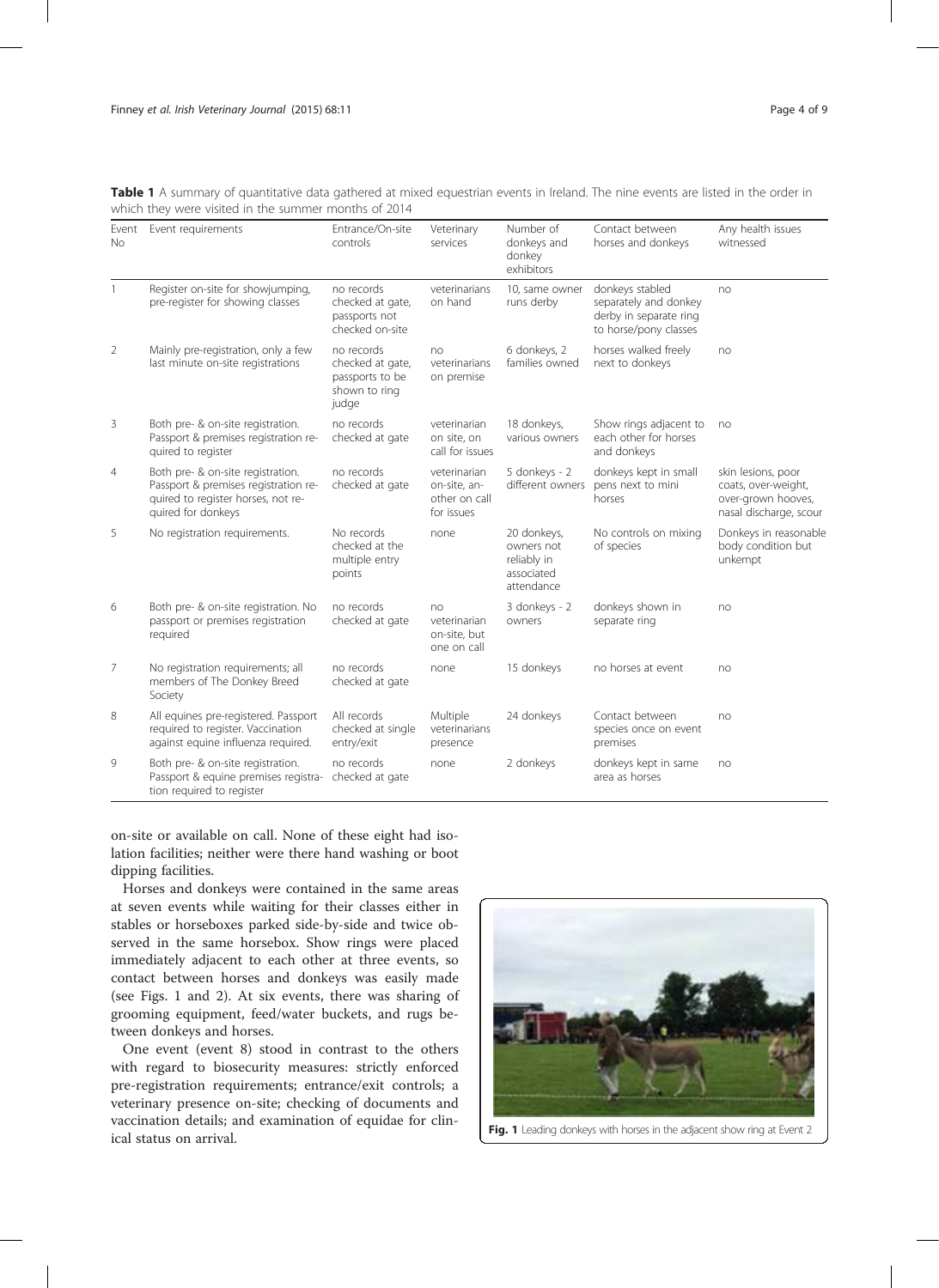

Event 3

# Compliance with legislation regarding identification and premises registration

The organizers of seven events stated that they required passports to be provided on the day, and at three of those events, equine premises registration was stated as being a requirement to make an entry to an equestrian class. Two events did not require any passport or other identification information for the equines pre-entered for classes and one organiser stated that "some horses were hired for the day and so the competitor making the entry might not have access to that information". Three events did not require passport and microchip information for donkeys as these were regarded as "livestock" not equines. At eight out of nine events, even when equine passports and microchips were required for preregistration there was no verification of these documents or details on the day by event organizers or their representatives.

#### Evidence of clinical signs of equine contagious disease

The animals at all but one event appeared in good health and ideal to fat body condition (Body Condition Scores of 3 and 4 respectively). At event 4 three donkeys were obese (BCS 5/5); poor coats, skin lesions, overgrown hooves, nasal discharge, and evidence of scour in two animals were also identified (see Figs. 3 and 4).

### Territory of origin

Details of the territory of origin of persons exhibiting horses, ponies or donkeys at one event are presented in Table 2. The place of origin (and identity) of equestrian exhibitors at the other eight events studied could not be verified as pre-registration was not mandatory for all classes and entry controls were not in-place or enforced. However organizers stated that exhibitors were from the island of Ireland.



Fig. 3 Photograph of a donkey showing evidence of nasal discharge at Event 4

# Donkey exhibitor views

# Compliance with legislation regarding equidae

Most of the DKs interviewed said that they had passports and microchips for all of their donkeys, but there was no evidence presented to the interviewer at any event to this effect. Two DKs said that donkeys were "not required to have microchips or passports".

#### Reasons for breeding and keeping donkeys

Only six out of 22 keepers of donkeys (DKs) interviewed said that they still bred their donkeys. Most reported that they kept their donkeys for showing, the next most popular reason for keeping donkeys was driving (Fig. 1), followed by donkey derby racing and, finally, one owner claimed to do agility classes with her donkeys. One DK opined that people kept donkeys for 3 reasons: "nostalgia, as a companion for a horse, or they really love donkeys". Others expressed the view that people procured them as "lawnmowers" and "companions" and as "livestock units for subsidy payments" or a potential way to



Fig. 4 Photograph showing evidence of poor donkey hoof care at Event 4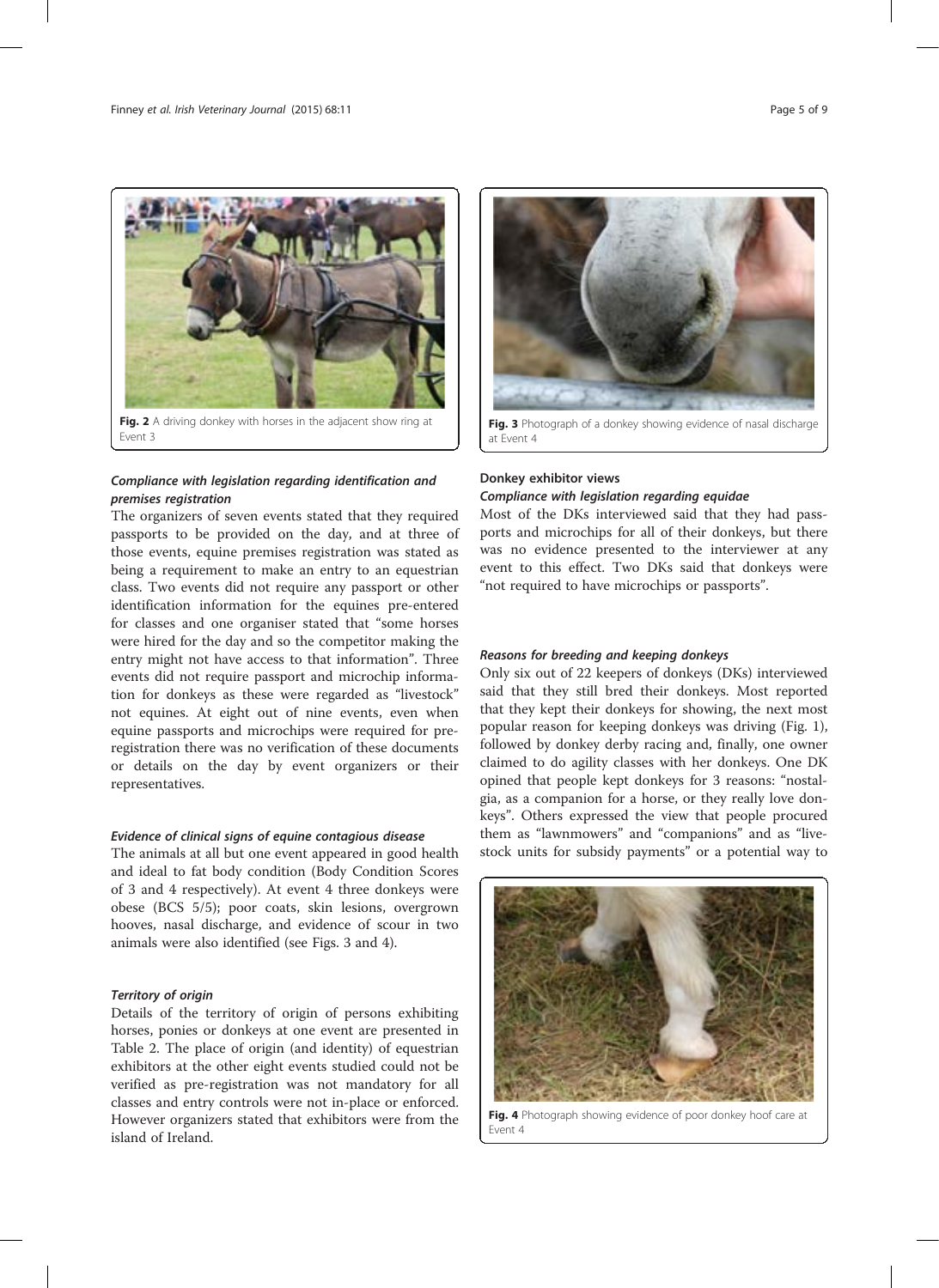Table 2 The number of exhibitors of equids and their territory of origin at Event 8

| Fvent 8             |                          |  |  |  |
|---------------------|--------------------------|--|--|--|
| Travelled From:     | Number of event entrants |  |  |  |
| Republic of Ireland | 820                      |  |  |  |
| Northern Ireland    | 222                      |  |  |  |
| Great Britain       | 15                       |  |  |  |
| Continental Europe  | 13                       |  |  |  |
| North America       | 4                        |  |  |  |

"make a quick few quid". Five DKs kept horses alongside their donkeys and found they "got along quite well".

#### Procurement of donkeys

Some DKs had imported donkeys from Spain and France (see Fig. 5) into Ireland and subsequently moved them around the island exhibiting the different breeds of donkey.

### Routine husbandry of donkeys

At one event, where clinical signs of disease were observed in donkeys, two exhibitors (of diseased donkeys)



Fig. 5 Imported Poitou French breed donkey photographed at Event 3

said that "donkeys do not need any health care". Other DKs interviewed said they took good care of their donkeys and ensured that their vaccinations, de-worming, farriery and dentistry were kept up to date.

#### Equine exhibitor views

Within this overarching or global theme can be found several organizing themes, illustrated graphically in Fig. 6:

- 1. That related to how the keepers of donkeys (DKs) perceive donkeys as a disease risk
- 2. That related to how the keepers of horses (HKs) perceive donkeys as a disease risk
- 3. That related to other risks or problems associated with the keeping of donkeys
- 4. The general perception of donkeys by HKs
- 5. Issues related to the value of donkeys
- DK opinion of the donkey as a source of contagious equine disease

As a basic theme, all but one donkey owner said that they did not see transmissible disease in the donkey: on closer questioning most felt that the donkey was more "hardy" or more "stoic" rather than more 'resistant'. A second basic theme related to the greater awareness of the potential for parasitic disease most notably lungworm (nematode strongyles) and liver damage due to fluke infestation (trematodes), and on occasion tetanus (non-contagious bacterial infection). As a balancing basic theme the view was expressed that donkeys might 'clean-up' rough pasture reducing the incidence of certain diseases for example those transmitted by ticks such as 'Red-water' (Babesia) or by consuming parasite eggs.

 HK opinion of the donkey as a source of contagious equine disease

The core basic theme identified was that most of the HKs interviewed did not view donkeys as a reservoir for disease and thus had no issue with them being kept with their horses. Only one HK said they would not share grazing with a donkey due to concerns about lungworm. One HK questioned said she knew donkeys could get 'strangles' (Streptococcus equi var equi contagious bacterial disease) although she had never witnessed it.

 Problems with the keeping of donkeys A key basic theme identified was the negative perception of the keeping of donkeys: multiple DKs opined that HKs often "looked down upon them" for owning donkeys as an inferior animal and laughed at the idea of "showing donkeys". It was said that it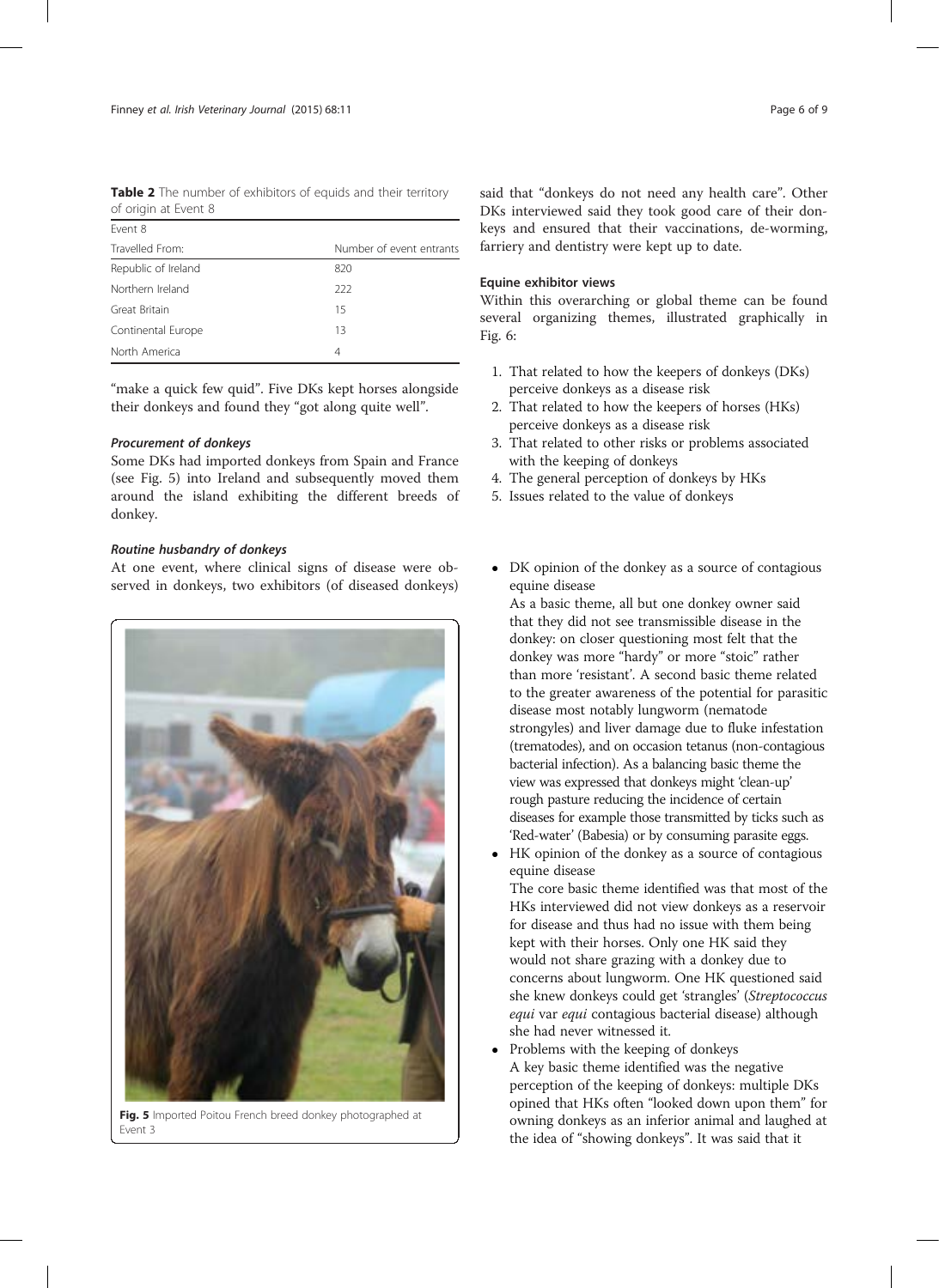

Fig. 6 A graphic illustration of themes as articulated by equine exhibitors at mixed equestrian events. Global themes are in rectangular text boxes with straight edges, organizing themes in rectangular text boxes with rounded edges, and basic themes in oval text boxes

was often the 'fly-by-nights' (recent entrants to the competitive equestrian scene) that were the most judgmental of DKs, they opined. It was said that the donkey was considered the "poor man's horse" and that often HKs considered donkeys to be "mutts" and not to have any useful purpose. One judge (of a donkey showing class) felt that HKs' main complaint (apart from lungworm) was that horses are often spooked by donkeys and this was a basic theme echoed by many DKs: donkeys were perceived to be a 'spooky', noisy, stubborn, 'eat horses' tails' and a general nuisance.

 Actual perception of donkeys by HKs In questioning HKs at the events, the key basic themes identified were that the majority had either not considered or were not concerned about donkeys (as reservoirs of equine infectious disease) either specifically at the equestrian events or in general. None of the HKs questioned seemed to mind donkeys being present at the shows and didn't take much notice of them being there. On closer questioning, themes echoing the views of DKs emerged: horses could be "easily spooked by donkeys"; often due to the "length of their ears" and sometimes due to the "noise they make". Although they saw no use for donkeys, many thought they were "cute" and "no threat to their horses".

 The value of donkeys An example of a recurring basic theme, was the keeping of donkeys as "land units" to claim on

subsidies. Donkeys were generally regarded as "easy to keep" but "valueless" in themselves and thus often meriting little care. They might also kept by some as "companions" or "lawnmowers".

# **Discussion**

Apparent compliance with the identification of equidae legislation was quite high among the keepers of donkeys (DKs) interviewed as exhibitors at equestrian events: the majority reported having passports for their donkeys and having had them micro-chipped. However, no passports were offered or made available for examination at any time during the study. Two DKs stated, however, that the law in Ireland did not require passports and microchipping for donkeys as it did for horses. The fact that these same two DKs also believed that donkeys did not require other routine health care provisions either, indicates a lack of awareness of basic healthcare and maintenance requirements of donkeys and lack of awareness of the relevant legislation regarding the identification of donkeys; this view was not replicated in conversation with other DKs. The majority of DKs reported that they kept their donkeys up to date on vaccinations, with appropriate de-worming, farriery, and dentistry care. However, no evidence beyond the healthy appearance of the donkeys was available and this view may be indicative of only the sub-set of persons exhibiting donkeys rather than the general donkey-keeping population.

At eight out of nine shows visited across the island of Ireland, no credible control or bio-security measures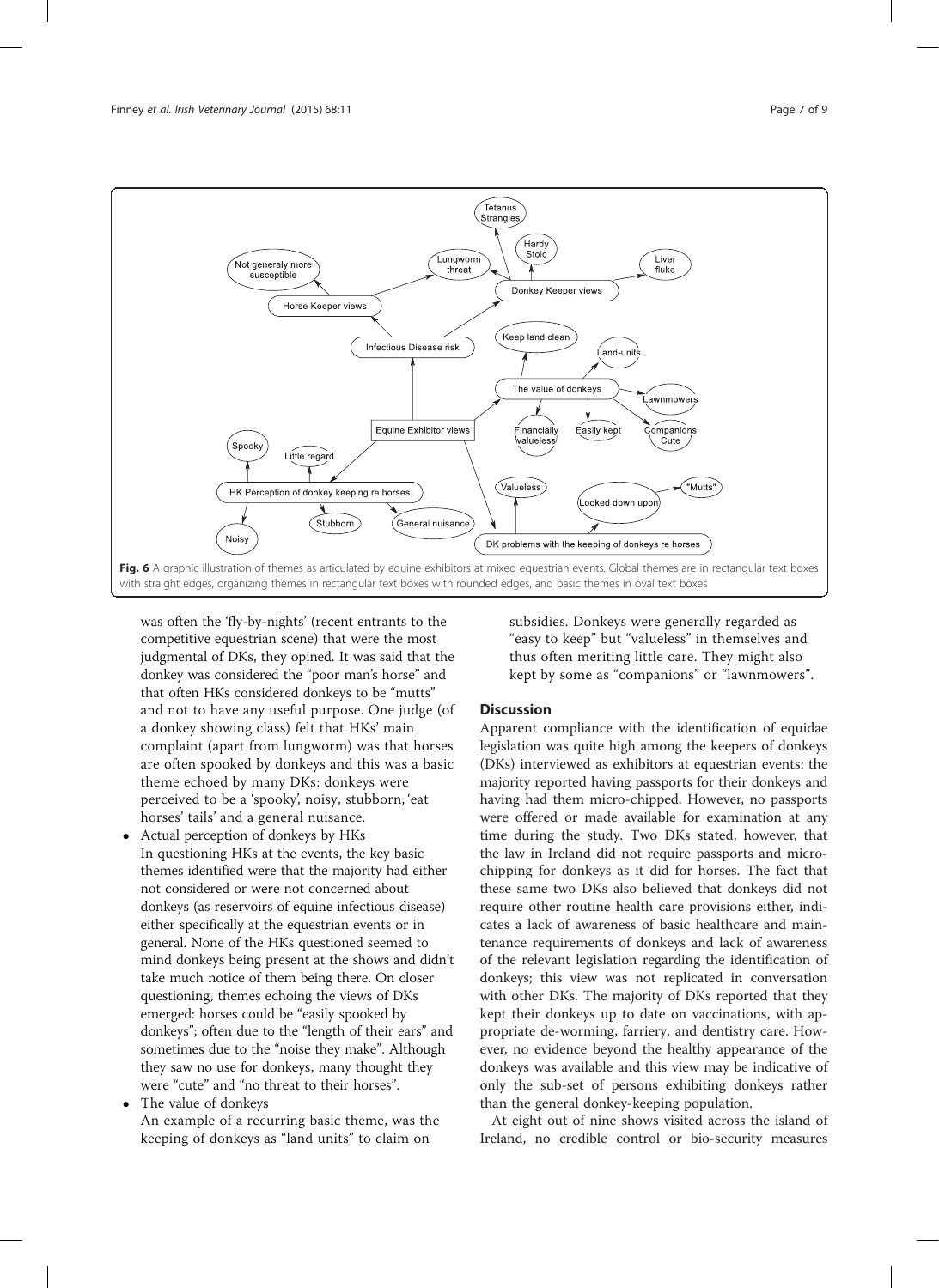were in place or enforced that might prevent the spread of contagious disease. Passports and microchip numbers were required to register for most but not all of the events visited. Onsite however, the documentation was not checked and anyone with a horsebox was let onto the fairgrounds. Veterinary examination of equines for identification or clinical status upon entering the showgrounds was performed at only one of nine events, and thus a sick donkey or horse might easily enter any of the other premises with resultant risk to other equines. In fact, donkeys in poor health were seen at one of the events visited in this study. The uncontrolled mixing of un-examined donkeys and horses from unknown backgrounds at these events is the perfect medium for disease transmission. Endemic diseases such as respiratory and intestinal viruses and bacteria, and fungal skin infections can spread with ease from infected horses, ponies or donkeys in close contact with other equidae or where equipment is shared. In Ireland, the greatest threat to the horse population from sub-clinically infected donkeys is arguably lungworm as donkeys are largely asymptomatic and can act as a reservoir for the disease subsequently contracted by horses with clinical consequences. This transmission is unlikely to occur at equine events where horses and donkeys are not grazing for long periods together but may be an issue on the home premises. Other endemic transmissible equine diseases have similar clinical presentations in donkeys and horses although there is a perception as evidenced in this study that donkeys (as compared to horses) are more stoic, show fewer signs of disease and might thus act as reservoirs of same.

However, spread of contagious disease at unregulated equestrian events is particularly critical where donkeys (as for other equidae) are present that have been imported, as these may be asymptomatic carriers of a number of important exotic diseases. Some of the donkeys observed in this study had been imported from Spain and France and moved around Ireland to show at different events. Concern has been raised previously by the authors as to the lack of a comprehensive system recording the movement of equidae within the Tripartite Agreement Zone of Ireland, the UK and France [11]. At one event attended there were equines from as far away as North America and there can be no guarantee, despite the excellent biosecurity measures in place, that animals incubating infectious disease and thus capable of disease transmission were not present.

For many exotic contagious equine diseases, donkeys are more likely than horses to be asymptomatic and are thus potential sources of infection to horses. If any such diseases were to be introduced into Ireland through the importation of sub-clinically infected donkeys/horses it could have devastating consequences for the equine

industry here. It is also important to note that many diagnostic tests for these diseases have been validated for horses but not for donkeys and thus all results, both positive and negative should be regarded with caution. Similarly, vaccines against equine infectious diseases have only been tested on horses and thus both dosage and efficacy for donkeys is unknown [4].

Donkeys are not poorly perceived by the keepers of horses (HKs) as reservoirs of disease. It seems that while many HKs would not keep donkeys as they perceive them to have no real function or value, they also perceive them as benign and no great risk to their horses beyond a nuisance value. In fact it appears that both donkey keepers and horse keepers may underestimate the role of the donkey in the transmission of endemic contagious disease in that donkeys are as susceptible as horses to most of our endemic diseases.

#### Conclusions

The perception among the keepers of both donkeys and horses interviewed in this study is that donkeys do not pose any significantly increased threat to horses as far as infectious disease transmission is concerned. This is perhaps an underestimation particularly given the findings in this study regarding biosecurity procedures at mixed equestrian events. It seems that leisure and pleasure horse owners do not give much consideration to donkeys at all, thinking them to have "no practical use" and thus not meriting much consideration. The perception (that donkeys are "useless") rather than any consideration of their role in disease transmission, may act as one driver for the currently low perceived worth of donkeys and thus increase the numbers that must be offered sanctuary by animal welfare organisations. In the authors' view this possibility merits further consideration.

Equestrian events throughout Ireland pose a real risk for disease spread throughout the equine population due to the lack of and/or enforcement of biosecurity controls. Excepting acting as a reservoir of lungworm infestation which is unlikely to be transmitted at equestrian events of short duration, donkeys do not pose any more risk to the horse population in Ireland than do horses, but their risk as carriers of contagious disease may actually be underestimated. The major threat that donkeys represent to the horse population is donkeys (as per other equines) imported in the absence of proper controls. The enforcement of identification regulations for all equines is fundamental in controlling the movement of equines throughout Europe and managing the spread of equine infectious disease. When biosecurity controls are not in place (or enforced) at equestrian events (particularly in the absence of rigorous importation controls) to actually check passports, verify identification and